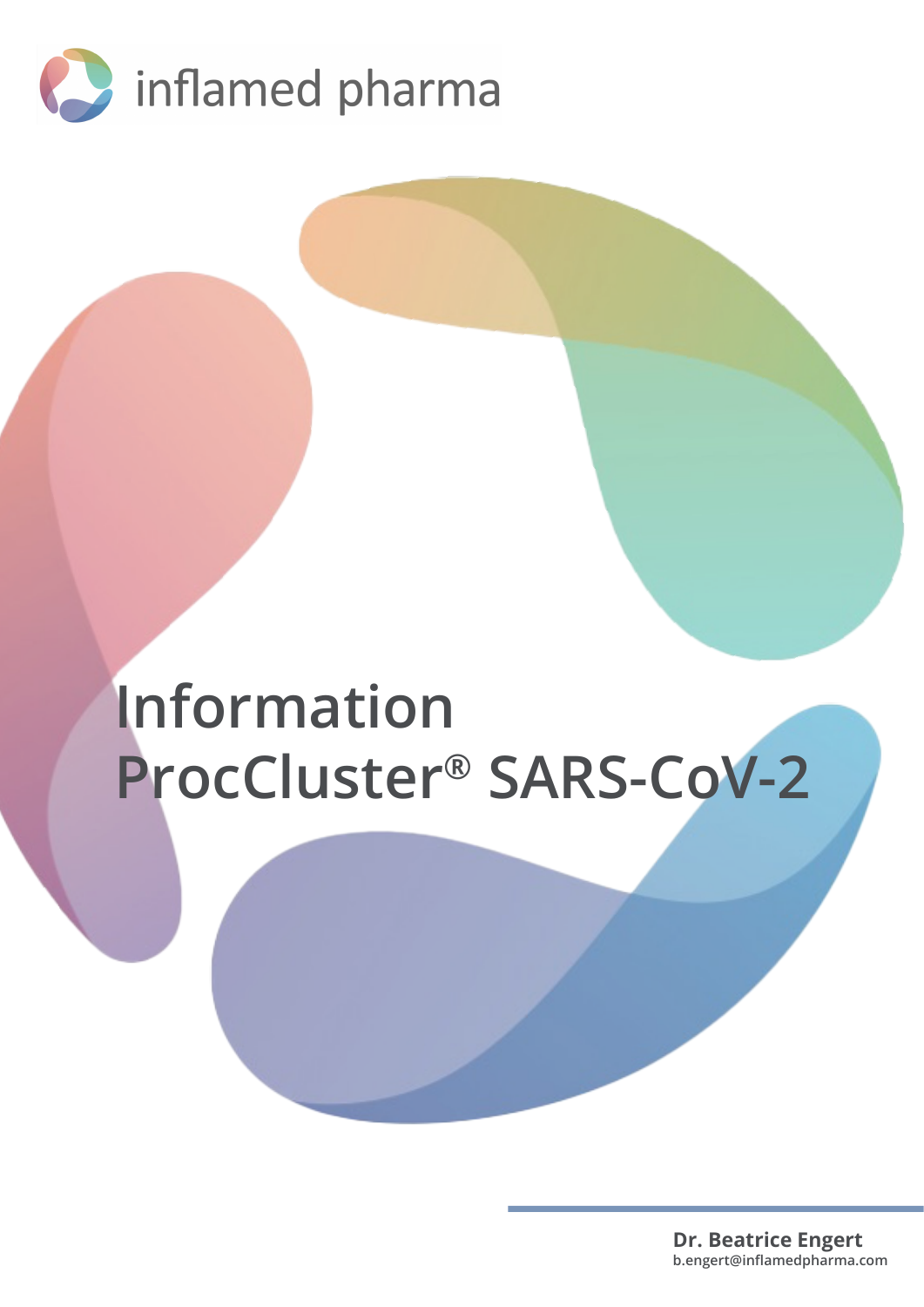

## Proc-Cluster® *SARS-CoV-2*

Inflamed pharma GmbH is a GMP-certified manufacturer of active ingredients, develops new applications for the active ingredient ProcCluster® and is continuously expanding the patent protection of ProcCluster®. The aim is to conduct clinical studies in the leading indications in order to establish ProcCluster® as a finished medicinal product and to enable broader areas of application for the active ingredient.

The GMP-compliant development of active ingredients and active ingredient precursors is the main field of activity of inflamed pharma GmbH. Inflamed has many years of experience in the formulation development of small molecules, which have unfavorable properties, such as poor water solubility or membrane permeability.

The GMP-compliant manufactured and patented active ingredient ProcCluster® (Procainium -hydrogen carbonate \* sodium chloride) is a solid active ingredient based on the wellknown active ingredient procaine. It has an almost physiological pH value (7.6), combines both hydrophobic and hydrophilic properties, is therefore water-soluble and penetrable and can not only act locally but also systemically. Procaine and consequently ProcCluster® belong to the group of local anesthetics (LA) of the ester type. ProcCluster® has been used since 2008 for the preparation of prescription drugs and since 2012 for the production of parenterals within the scope of permission-free in-house production according to §13 2b AMG.

Local anesthetics in general have multiple effects. In addition to the well-known anal-geological (via the blockade of the sodium channels) and anti-arrhythmic effects, this substance class has other effects, some of which are described as "alternative effects". These include in particular anti-inflammatory, antithrombotic activity and vasodilation. The most frequently used alternative effects are the anti-inflammatory effects.

#### **KEY BENEFITS**

- Reduction of viral load >90%
- Reduction of cytokine release
- Enhancement of microcirculation
- GMP compliant manufacturing
- Established for different galenic forms

PROCCLUSTER® SARS-COV2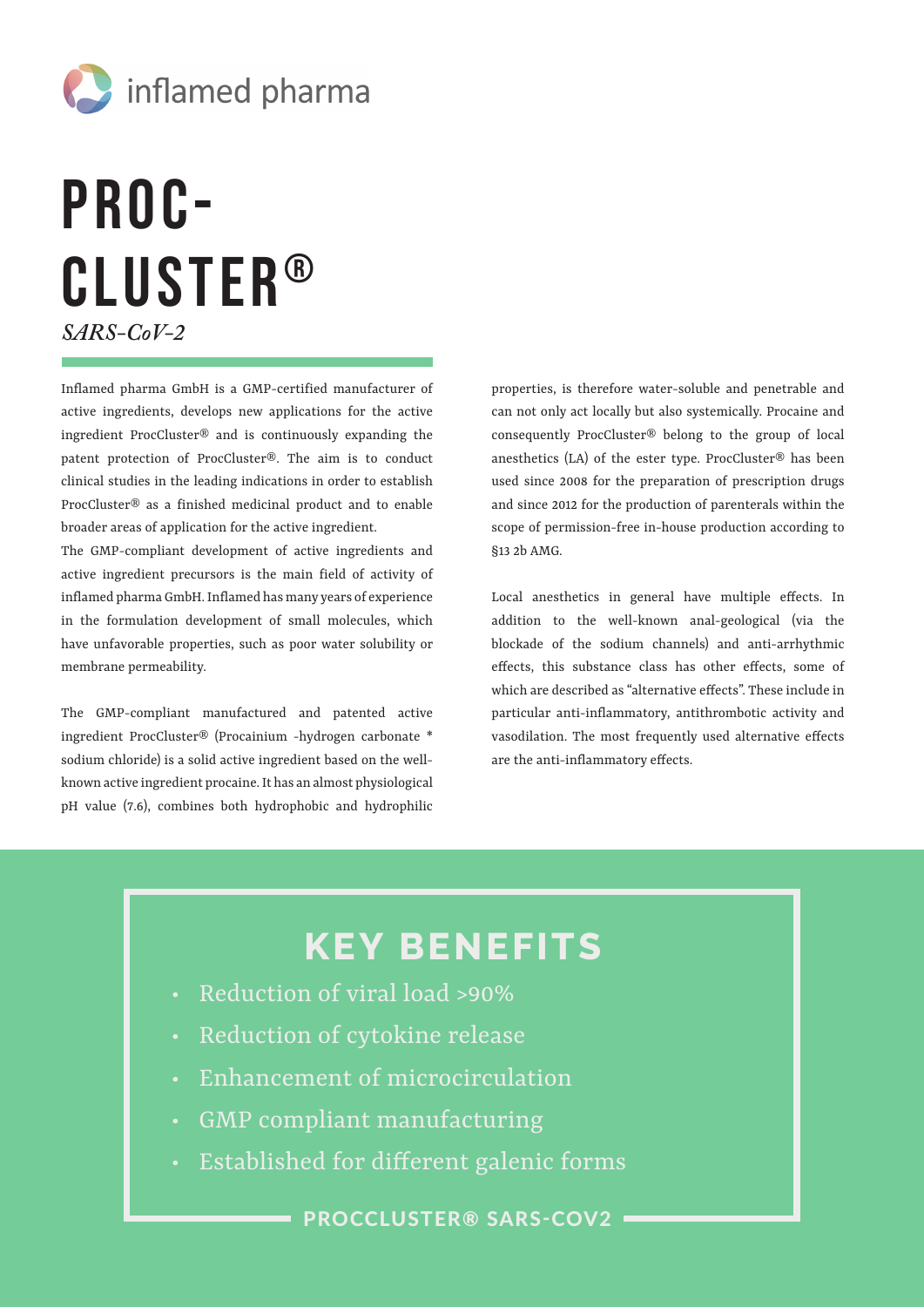

## Proc-Cluster® *SARS-CoV-2*

Research activities around the world are in full swing to find drugs to treat COVID-19 diseases. It is already becoming apparent that there will be no such thing as "the one medication", since the courses are very different, and the phase of the disease also plays an important role in the choice of drug treatment. In the early phase, the focus is on avoiding penetration (e.g. antiviral drugs) and reducing virus replication. In the second and third phase, the reduction of inflammation and thus the prevention of the cytokine storm (e.g. through immune modulators) is of greatest importance, as is medication for the treatment of pulmonary fibrosis or the prevention of blood clots. There are several drug or drug candidates that can be assigned to several of these categories, e.g. cancer drugs and drugs for the treatment of pancreatic inflammation or inflammatory bowel disease. ProcCluster® can also be classified in this group. It combines anti-inflammatory and vasodilatory effects. So far it is known that procaine influences the

MAPK signal cascade, among other things. This in turn regulates, among other things, the expression of cytokines such as IL-6 but also the replication of many RNA viruses such as influenza, hanta, RS viruses (respiratory syntial virus) or SARS-CoV-2, which cause COVID-19. In cell culture experiments co-cultured with influenza and SARS-CoV-2, positive ProcCluster® effects regarding the reduction of the viral load have been demonstrated. https://biorxiv.org/cgi/ content/short/2021.06.07.447335v1

It was shown that treatment with ProcCluster® leads to a concentration-dependent reduction in the viral mRNA synthesis of SARS-CoV-2 and influenza A viruses (IAV) of at least 90%. In the same way, the mRNA synthesis of various cytokines (IFNb, IL-6, IP-10) was reduced in the presence of ProcCluster® (PC) compared to untreated, infected cells.



Fig. 1: ProcCluster® inhibits SARS-CoV-2 infection in vitro. Virus titers were examined using standard plaque assays.



Fig. 2: ProcCluster® reduce the SARS-CoV-2 induced IL-6 production. The mRNA synthesis of SARS-CoV-2 (N1), cellular IL-6 was quantified using qRT-PCR.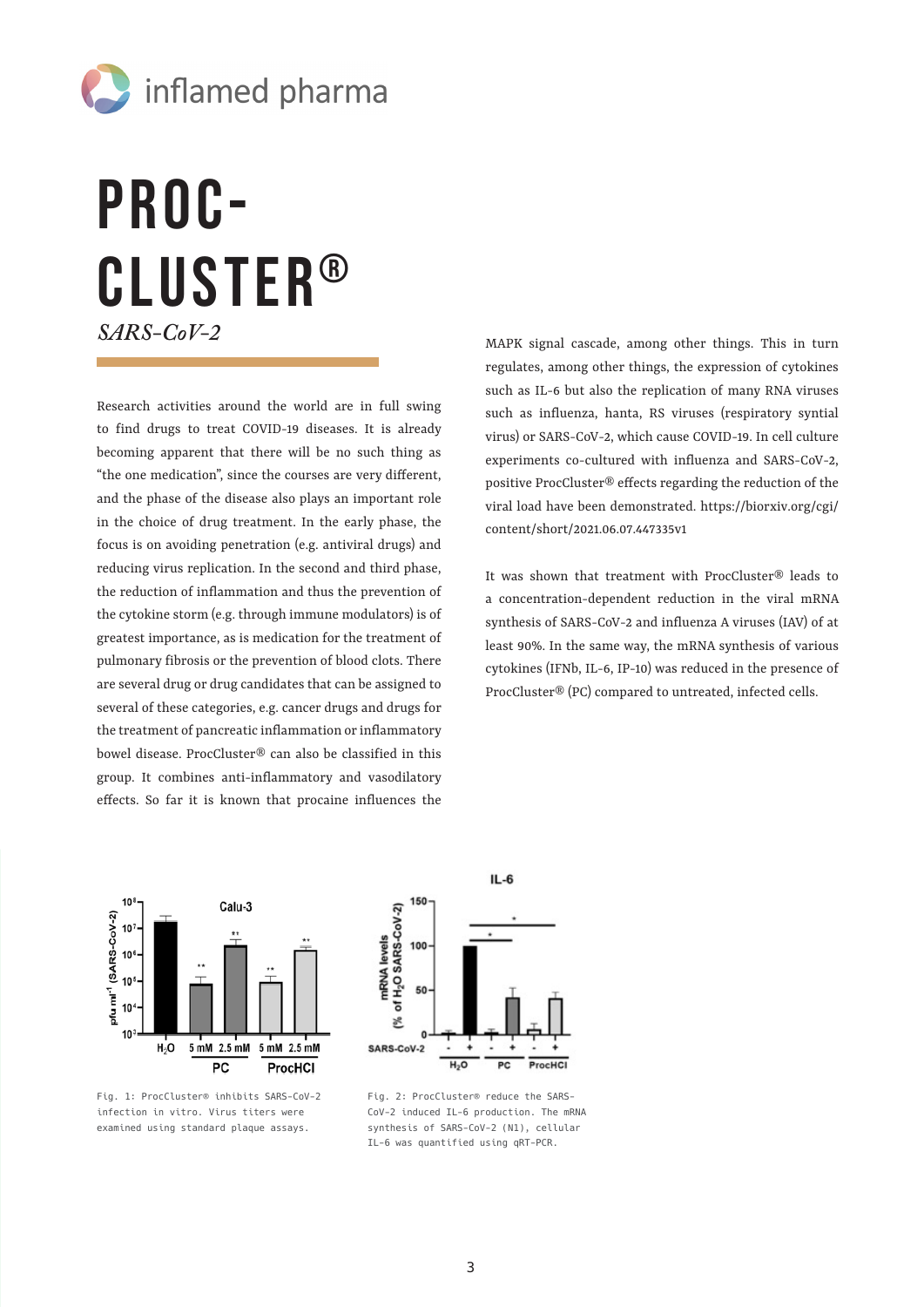

# ProcCluster®

*SARS-CoV-2* 

In order to visualize the extent of the SARS-CoV-2 infection and the IAV infection in the absence or presence of procaine, immunofluorescence microscopy examinations were carried out after 24 h p.i.. In untreated, SARS-CoV-2-infected samples, an accumulation of the spike protein is visible, which is reduced in ProcCluster®-treated samples. Accordingly, an accumulation of the IAV nucleoprotein (NP) is visible in the cytoplasm and in the cell nucleus of the infected cells, which indicates an ongoing replication, which is reduced in the presence of ProcCluster®.

These results indicate a ProcCluster®-mediated inhibition of viral infection. Since a characteristic of the serious illness of COVID-19, but also of the flu, is increased cytokine expression, which is associated with harmful inflammation and cell death, the influence of both substances on viral mRNA synthesis as well as SARS-CoV-2 and IAV-mediated cytokine and chemokine expression using qRT-PCR analysis after 24 h pi certainly.

Treatment with ProcCluster® leads to a reduced viral mRNA synthesis of SARS-CoV-2 and IAV.

An excessive inflammatory reaction also occurs in atypical pneumonia (also called interstitial pneumonia). This means that pathogens get into the interstitium, i.e. the tissue between the alveoli. The inflammatory process takes place in the framework of the lungs and not within the lungs. Therefore, membrane-permeable, non-acidic therapeutic agents such as ProcCluster® have a huge advantage, because they can reach easily the inflammation site.

An advantage of using substances that are not directed against the virus itself, but rather cellular factors that either inhibit virus replication or regulate harmful, excessive immune responses, is the reduced likelihood of the development of resistant virus variants. Since cellular targets of RNA viruses are also used for their own purposes at different times of the replication cycle, the attack by cellular factors not only offers the possibility of being used against SARS-CoV-2 or influenza virus infections.

In this way, the range of therapy is significantly expanded, and a wide range of use is made possible in the future.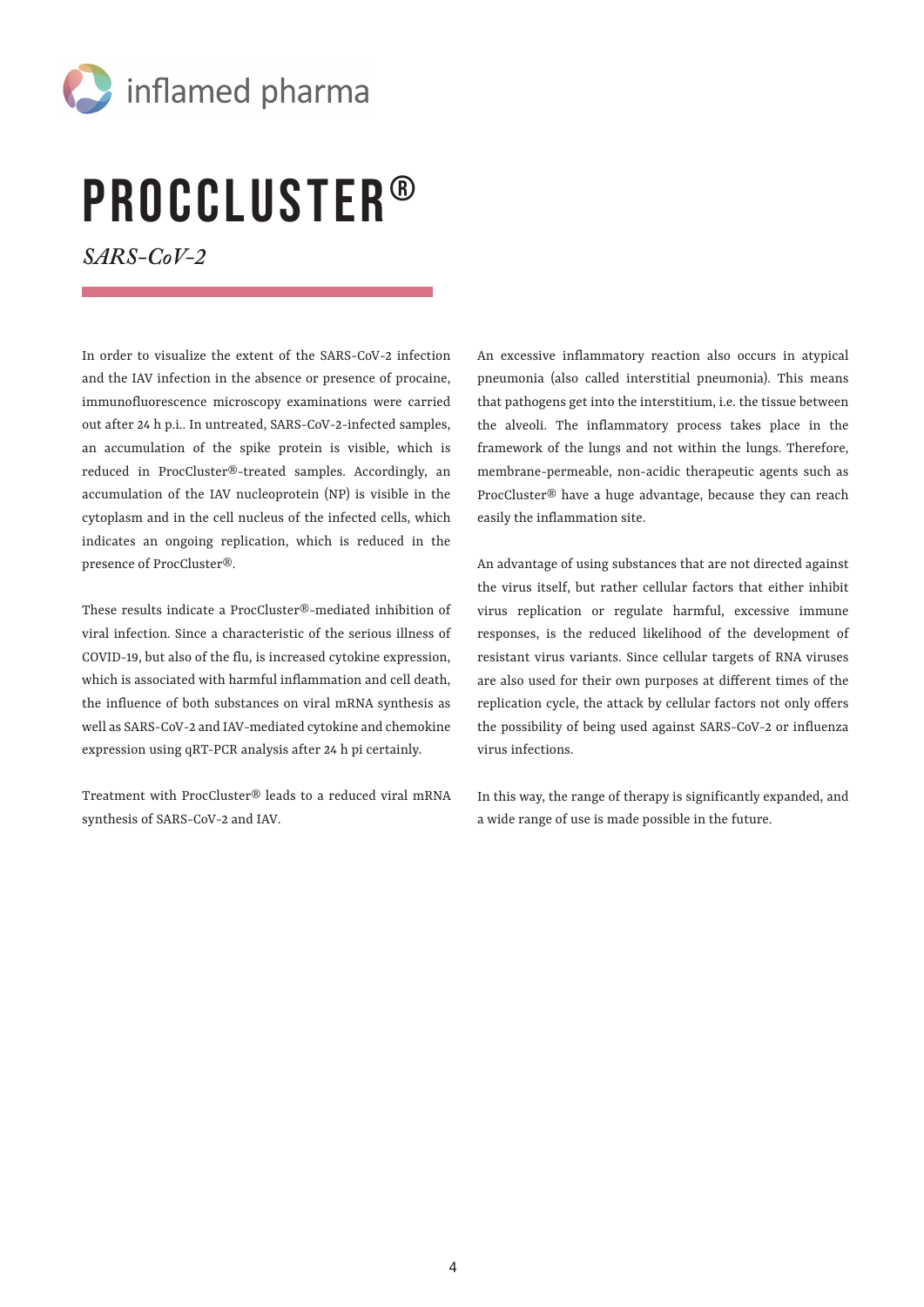



#### **SARS-CoV-2 (0.5 MOI)**

Fig. 3: Concentration-dependent SARS-CoV-2 reduction through ProcCluster®. Immunofluorescence microscopy shows the expression of the SARS-CoV-2 spike protein (green), cell nuclei were stained with Hoechst-33342 (blue).

### **FURTHER EFFECTS**

Another effect that is often described and used in neural therapy, among others, is the influence on microcirculation. If the microcirculation is disturbed, the surrounding cells may not be adequately supplied with nutrients and oxygen and metabolic products may not be removed. The function and performance of the affected cells or organs is impaired. ProcCluster® improves the blood circulation and can especially positively influence the circulation in the very fine vessels and thus the functional state of the affected organ system.

Application observations of use with ProcCluster® on more than 50 patients with COVID infections, post-COVID syndrome or post-COVID vaccine reaction treated with capsules (prescription drugs) or parenterals (permissionfree in-house production AMG §13 2b) showed a success of the treatment. Physical complaints such as chronic fatigue, exhaustion, persistent lack of energy, cognitive deficits (concentration, memory performance), pain in the limbs, joints and muscles, loss of smell and / or taste, dizziness, anxiety syndrome and shortness of breath were alleviated. Hospitalizations could be avoided.

Approving substances that are already used for other diseases is the most promising option for treating SARS-CoV-2 infections in the short term. New antiviral strategies target virus-supporting cellular factors that are used by viruses to support their own replication and spread. Further possibilities exist in the inhibition of excessive immune reactions or in the active dissolution of inflammatory processes.

One possible therapeutic approach is ProcCluster®, which, in addition to inhibiting excessive immune reactions or actively dissolving inflammatory processes, can also reduce the viral load and positively influence the microcirculation. (ProcCluster® patents: PCT / EP2018 / 074089; priority registration in Europe No. EP 21157974.3)